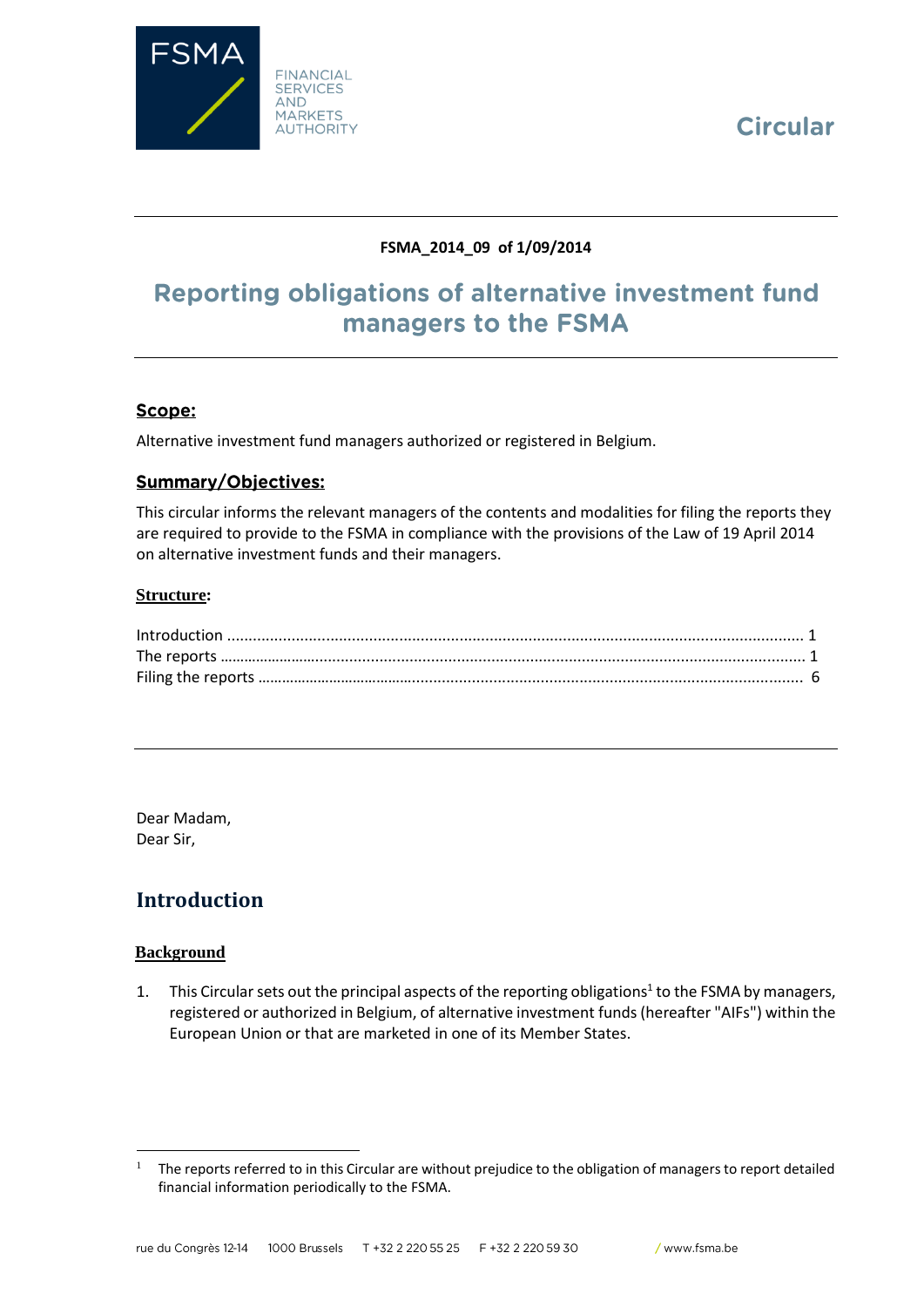- 2. Managers of such AIFs that are registered or authorized in Belgium must, in particular, take into consideration Articles 62 and following of the Law of 19 April 2014 on alternative investment funds and their managers (hereafter "the Law of 19 April 2014"). These provisions are a partial transposition of Articles 3 and 24 of Directive 2011/61/EU of the European Parliament and of the Council of 8 June 2011 on alternative investment fund managers (hereafter "Directive 2011/61/EU").
- 3. The term "AIF" means an alternative investment fund or its investment compartment. The term "manager" means, in accordance with Article 3, 13°, of the Law of 19 April 2014, an AIF management company or an AIF that is not managed by an AIF management company.

# **1. The reports**

## **1.1. General remarks**

- 4. The reports to be filed with the FSMA are drawn up on the basis of the models provided in Annex IV of Commission Delegated Regulation (EU) No 231/2013 of 19 December 2012 supplementing Directive 2011/61/EU of the European Parliament and of the Council with regard to exemptions, general operating conditions, depositaries, leverage, transparency and supervision (hereafter "Regulation 231/2013").
- 5. The ESMA/2013/1339 Guidelines on reporting obligations under Articles 3(3)(d) and 24(1)(2) and (4) of Directive 2011/61/EU published on 15 November 2013 (hereafter "the ESMA Guidelines") describe the content of the information requested in models provided in Annex IV of Regulation 231/2013 and the specific procedures that apply. The ESMA Guidelines (see Annex 1) have been supplemented by a document titled "Questions and Answers on the application of AIFMD" (see Annex 3).
- 6. The FSMA decided to collect all the additional information presented in the ESMA Opinion of 1 October 2013 (ESMA/2013/1340) as these appear in the tables published by ESMA<sup>2</sup>.
- 7. The non-structured data in the tables have to be entered in English.
- 8. The reports have to be drawn up on a quarterly, half-yearly or annual basis aligned with the civil year, with the filing periods ending on the last working day of March, June, September or December respectively. The manager is responsible for determining the frequency with which each report is to be filed with the FSMA, for complying with that timetable and with notifying the FSMA in the event of a change in frequency.
- 9. The reports are to be filed as soon as possible, and at the latest one month after the date of the report. Where the AIF is a fund of funds, the manager has an additional 15 calendar days to file the report.

<sup>2</sup> See Annex 2 of this circular.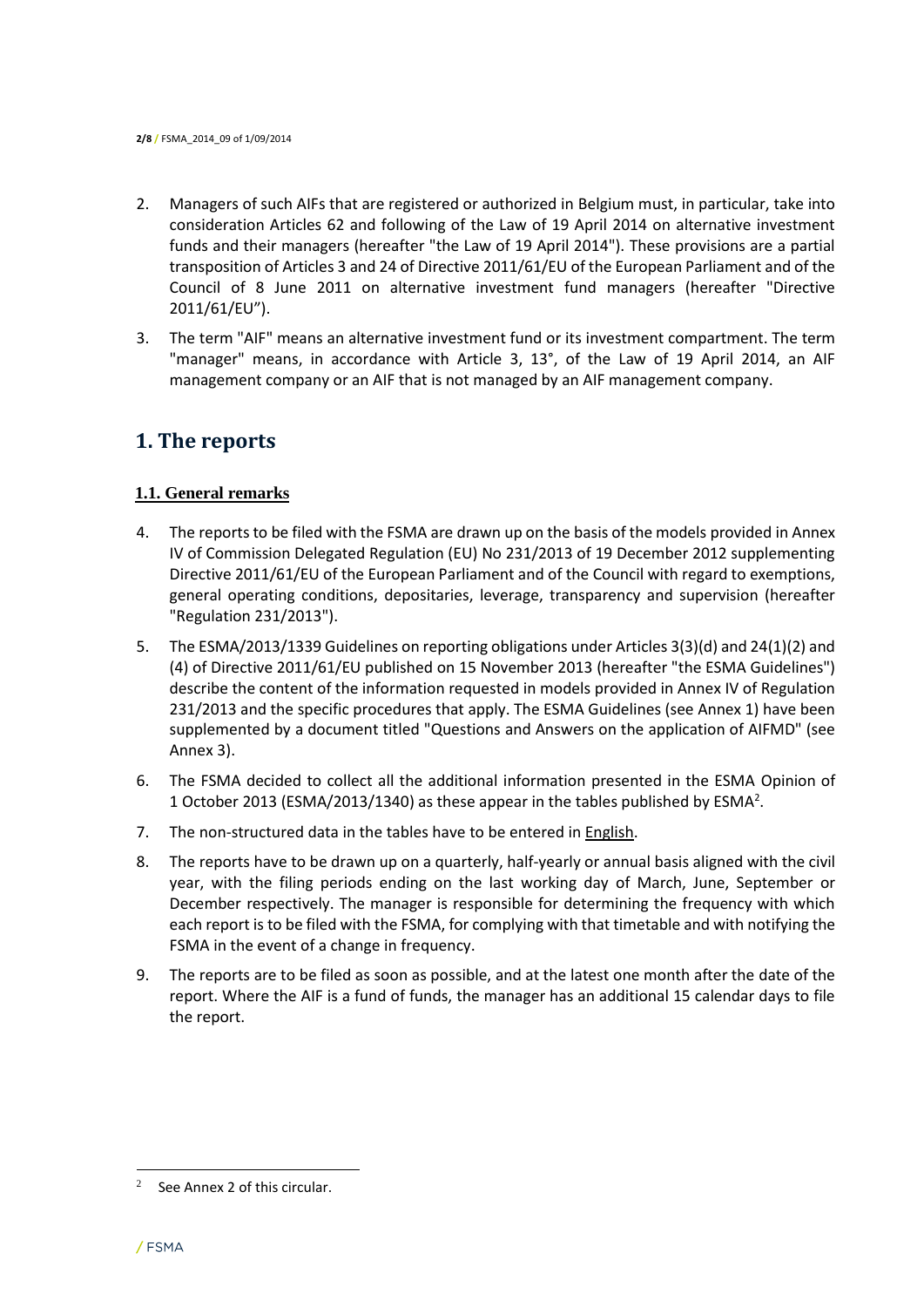- 10. The calculation of assets under management, which determines the reporting frequency, is to be performed in accordance with Article 2 of Regulation 231/2013, but excluding among others those AIFs that are managed under a delegation arrangement. If there has been any breach of the thresholds referred to in Article 106 of the Law of 19 April 2014, the manager registered on one of the lists referred to in Articles 109 or 112 of the L aw of 19 April 2014 must inform the FSMA. The manager must adapt the reporting frequency after having indicated to the FSMA whether the breach is temporary or not<sup>3</sup>.
- 11. Managers are to begin presenting reports between the first day of the quarter following the one for which they have information to convey and the last day of the first reporting period. By way of illustration, two examples are provided below:

| Reporting frequency                | Quarterly                       | Half-yearly                     | Yearly                          |
|------------------------------------|---------------------------------|---------------------------------|---------------------------------|
| Date of first report               | 31/12/2014                      | 31/12/2014                      | 31/12/2014                      |
| Period covered by the first report | From 1/10/2014<br>to 31/12/2014 | From 1/10/2014<br>to 31/12/2014 | From 1/10/2014<br>to 31/12/2014 |
| Date of next report                | 31/03/2015                      | 30/06/2015                      | 31/12/2015                      |
| Period covered by the next report  | From 1/1/2015<br>to 31/3/2015   | From 1/1/2015<br>to 30/6/2015   | From 1/1/2015<br>to 31/12/2015  |

Case I: The manager is authorized or registered on 23 July 2014:

Case II: The manager is authorized or registered on 15 March 2015:

| Reporting frequency                | Quarterly                      | Half-yearly                    | Yearly                         |
|------------------------------------|--------------------------------|--------------------------------|--------------------------------|
| Date of first report               | 30/6/2015                      | 30/6/2015                      | 31/12/2015                     |
| Period covered by the first report | From 1/4/2015<br>to 30/06/2015 | From 1/4/2015<br>to 30/06/2015 | From 1/4/2015<br>to 31/12/2015 |
| Date of next report                | 30/9/2015                      | 31/12/2015                     | 31/12/2016                     |
| Period covered by the next report  | From 1/7/2015<br>to 30/9/2015  | From 1/7/2015<br>to 31/12/2015 | From 1/1/2016<br>to 31/12/2016 |

 $3$  See Article 4 of Regulation 231/2013.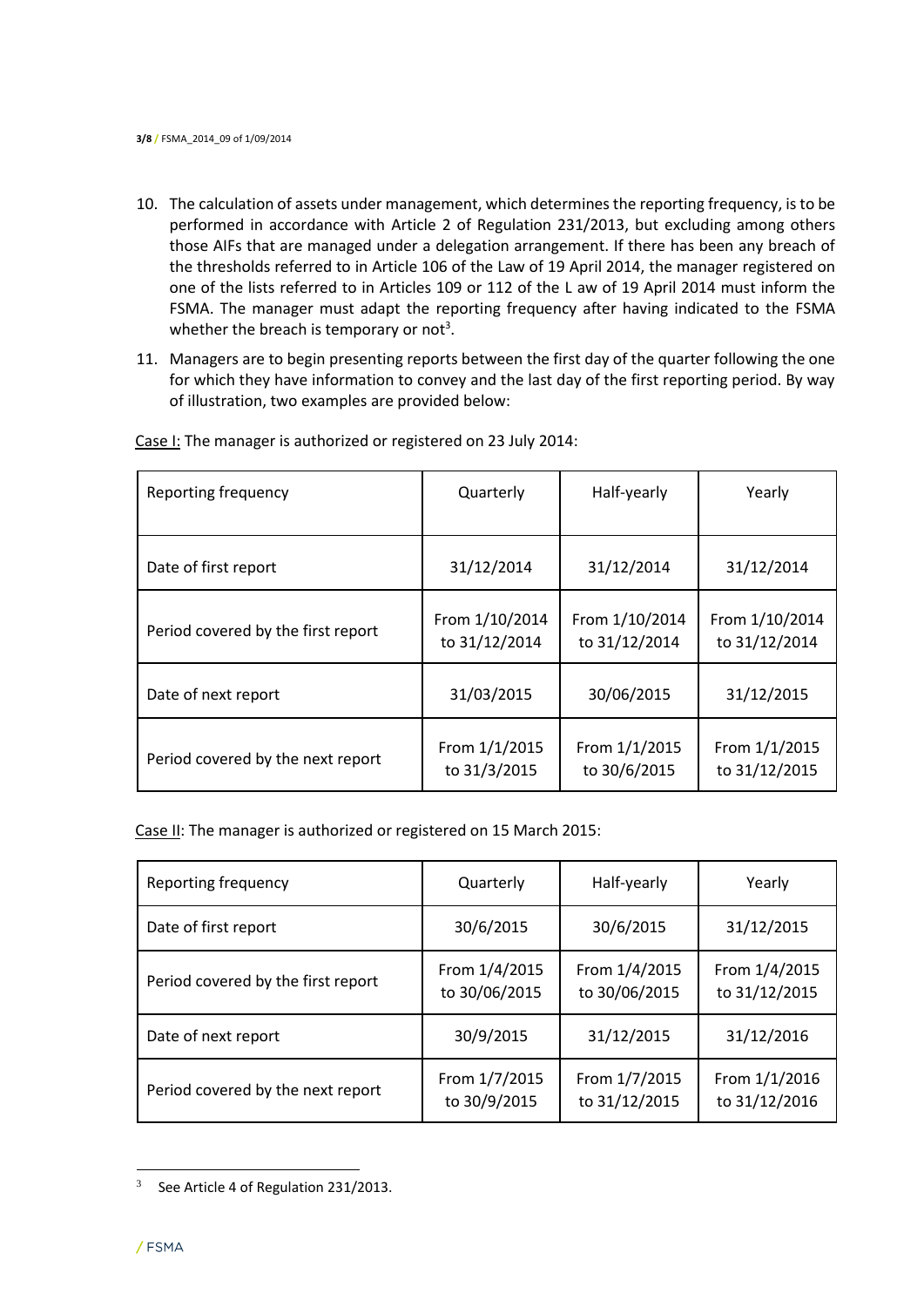Managers must notify the FSMA if they will be managing a new AIF<sup>4</sup>.

- 12. In the event of a change of manager, the new manager must file, at the end of the reporting period, a report covering the entire period, based on the information provided by the former manager. The same procedure is to be followed if a manager merges with another and no longer exists. In the event of the liquidation or merger of an AIF, the managers must file the last report on the AIF with the FSMA immediately after the liquidation or merger<sup>5</sup>. The managers are to notify the FSMA of these changes<sup>6</sup> and, where applicable, indicate in the report that there will be no further reports.
- 13. There are four different types of report:
	- i. The report on the AIF manager is found in the table<sup>7</sup> AIFM-specific information to be reported */ (Article 3(3)(d) and Article 24(1) of Directive 2011/61/EU*) (hereafter "AIFM file 24(1)");
	- ii. The report on the AIF is contained in the tables<sup>8</sup> AIF-specific information to be reported / *(Article 3(3)(d)* and *Article 24(1) of Directive 2011/61/EU*) (hereafter "AIF file 24(1)") and *AIF-specific information to be reported / (Article 24(2) of Directive 2011/61/EU*) (hereafter "AIF file 24(2)")
	- iii. The report on an AIF that employs leverage on a substantial basis (hereafter "leveraged AIF") is contained in the table<sup>9</sup> AIF-specific information to be reported / (Article 24(4) of Directive *2011/61/EU)* (hereafter "AIF file 24(4)");
	- iv. Additional report at the request of the FSMA.

## **1.2 Report on the AIF manager**

- 14. Whether the AIF manager is registered or authorized, it must report regularly to the FSMA on the principal instruments it is trading in, the markets on which it is active and the most significant exposures and concentrations in the AIFs it manages. This information is to be included in AIFM file 24(1).
- 15. AIFM file 24(1) is to be submitted to the FSMA with the following frequency:
	- annually for small managers<sup>10</sup> registered on the list referred to in Article 109 of the Law of 19 April 2014<sup>11</sup>;

- 8 See Annex 2 of this circular.
- 9 See Annex 2 of this circular.

<sup>&</sup>lt;sup>4</sup> See Article 13, § 2 (2), Article 18, § 1 and Article 107, § 2 (1) of the Law of 19 April 2014.

 $5$  No later than one month after the end of the quarter in which the AIF was liquidated or merged, in accordance with Question 7 (Section III) of the document titled "Questions and Answers on the Application of AIFMD" which is included as Annex 3 of this Circular.

<sup>&</sup>lt;sup>6</sup> See Article 13, § 2 (2), Article 18, § 1 and Article 107, § 2 (1) of the Law of 19 April 2014.

<sup>7</sup> See Annex 2 of this circular.

<sup>&</sup>lt;sup>10</sup> See Article 106 of the Law of 19 April 2014 and Article 2 of Regulation 231/2013, that is, those whose total assets under management do not exceed the threshold of EUR 100,000,000 or EUR 500,000,000 referred to in Article 3(2) points (a) and (b) respectively of Directive 2011/61/EU.

<sup>&</sup>lt;sup>11</sup> See Article 107, §2, 1°, of the Law of 19 April 2014 and Article 5, 5°, of Regulation 231/2013.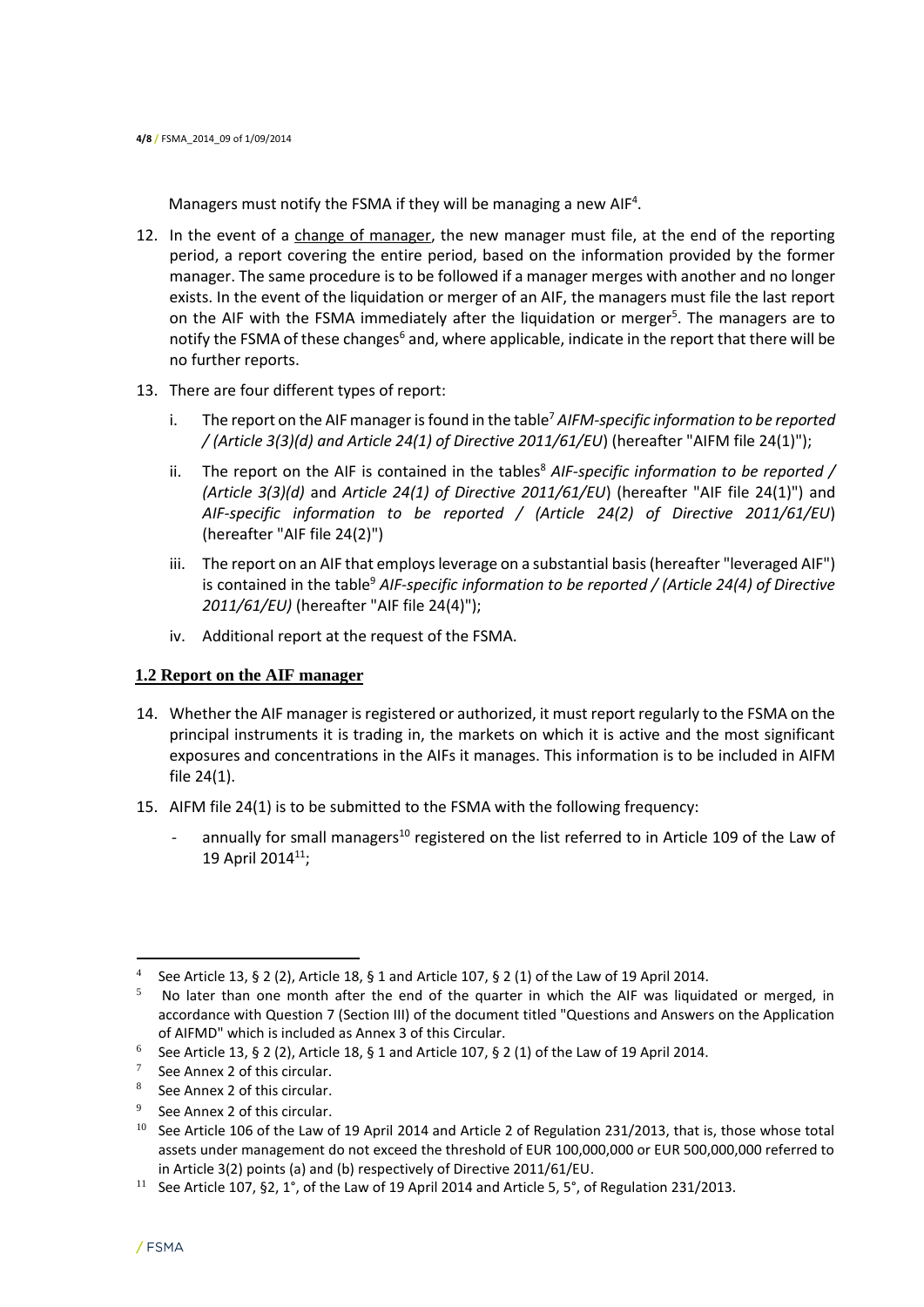- annually for smaller managers registered on the list referred to in Article 112 of the Law of 19 April 2014<sup>12</sup>;
- every 6 months for managers registered on the list referred to in Article 19 of the Law of 19 April 2014 whose total assets under management are less than or equal to EUR 1,000,000,000<sup>13</sup>;
- every 3 months for managers registered on the list referred to in Article 19 of the Law of 19 April 2014 whose total assets under management are greater than EUR 1,000,000,000<sup>14</sup>.

#### **1.3 Report on the AIF**

- 16. Whether registered or authorized, AIF managers must report to the FSMA, for each AIF they manage, the percentage of the assets that are given special treatment because of their non-liquid nature, the provisions made for managing liquidity, the risk profile and the risk management systems used, the principal categories of assets in which the AIF has invested and the results of the stress tests carried out. This information is to be included in AIF files 24(1) and 24(2).
- 17. AIF file 24(1) is to be submitted to the FSMA with the following frequency:
	- annually for smaller managers<sup>15</sup> registered on the list referred to in Article 109 of the Law of 19 April 2014<sup>16</sup>;
	- annually for smaller managers registered on the list referred to in Article 112 of the Law of 19 April 2014<sup>17</sup>.
- 18. AIF file 24(1) as well as AIF file 24(2) are to be submitted to the FSMA with the following frequencies $18$ :
	- every 6 months for managers registered on the list referred to in Article 19 of the Law of 19 April 2014, whose total assets under management are less than or equal to EUR 1,000,000,000;
	- every 3 months for managers registered on the list referred to in Article 19 of the Law of 19 April 2014, whose total assets under management are greater than EUR 1,000,000,000;
	- every 3 months for AIFs whose total assets exceed EUR 500,000,000, regardless of the total amount of assets managed by the manager;
	- annually for AIFs that do not employ leverage and that, in accordance with their core investment policy, invest in non-listed companies and issuers in order to acquire control over them, regardless of the total amount of assets managed by the manager.

 $\overline{a}$ 

<sup>12</sup> See Article 110 of the Law of 19 April 2014 and Article 5, 5°, of Regulation 231/2013.

<sup>&</sup>lt;sup>13</sup> See Article 110, § 3 of Regulation 231/2013.

<sup>14</sup> See Article 110, § 3 of Regulation 231/2013.

<sup>&</sup>lt;sup>15</sup> See Article 106 of the Law of 19 April 2014 and Article 2 of Regulation 231/2013, that is, those whose total assets under management do not exceed the threshold of EUR 100,000,000 or EUR 500,000,000 referred to in Article 3(2) points (a) and (b) respectively of Directive 2011/61/EU.

<sup>&</sup>lt;sup>16</sup> See Article 107 of the Law of 19 April 2014 and Article 5, 5°, of Regulation 231/2013.

<sup>&</sup>lt;sup>17</sup> See Article 110 of the Law of 19 April 2014 and Article 5, 5°, of Regulation 231/2013.

 $18$  See Article 110, § 3 of Regulation 231/2013.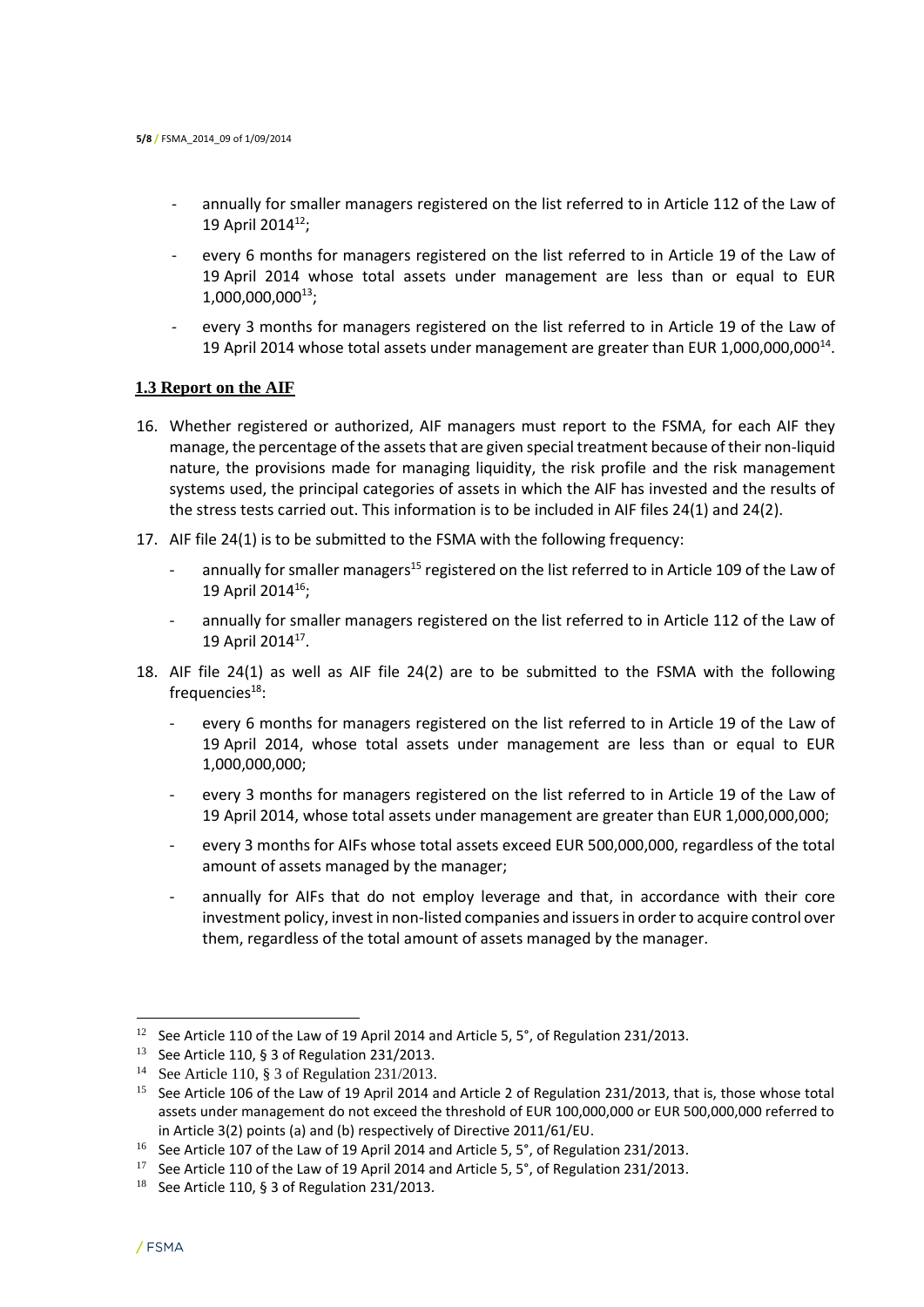#### **1.4 Report on AIFs that employ leverage on a substantial basis**

- 19. AIF managers are to make available to the FSMA, for each AIF they manage that employs leverage on a substantial basis<sup>19</sup>, the general leverage level, a breakdown of the leverage, the reuse of the assets under leverage and the principal sources of leverage received. This information is to be included in AIF file 24(4).
- 20. AIF file 24(4) is to be submitted to the FSMA with the following frequencies<sup>20</sup>:
	- every 6 months for managers registered on the list referred to in Article 19 of the Law of 19 April 2014 whose total assets under management are less than EUR 1,000,000,000;
	- every 3 months for managers registered on the list referred to in Article 19 of the Law of 19 April 2014 whose total assets under management are greater than EUR 1,000,000,000;
	- every 3 months for AIFs whose total assets exceed EUR 500,000,000, regardless of the total amount of assets managed by the manager.

#### **1.5 Additional reporting**

21. The FSMA may ask managers to provide a quarterly detailed list all AIFs they manage. Where applicable, the managers may be required to provide any additional information necessary to detect and monitor factors liable to affect the stability of the financial system. An additional report is a report for which no model is provided in Annex IV of Regulation 231/2013 and for which no tables have been published by ESMA. If the FSMA decides it requires information in the form of an additional report, that decision will in each case be communicated to the management of the AIFM. The means by which this additional report is to be submitted will depend on the structure and frequency of the information requested.

# **2. Filing the reports**

22. The reports using the tables published by ESMA (cf. points 1.2 to 1.4 of this Circular) are to be filed with the FSMA by electronic means via the "FIMIS" platform ("Financial Institutions and Markets Information System").

## 2.1 Access to the platform

- 23. Access to the platform is provided via the address https://fimis.fsma.be and is granted on condition that the user can be validly identified (see below).
- 24. The manager is required to notify the FSMA officially of the names of two individuals who alone will be authorized to file the reports, specifying (i) in the event of outsourcing, whether these individuals are external to the company and (ii) any change as regards the individuals in question. The updated contact information for these individuals (surname, first name, telephone number and email address) should be available at all times to the FSMA.

 $\overline{a}$ 

 $19$  See Question 31, Questions and Answers of 21 July 2014 (ESMA/2014/868) in Annex 3 of this circular.

<sup>&</sup>lt;sup>20</sup> See Article 110, § 5 of Regulation 231/2013.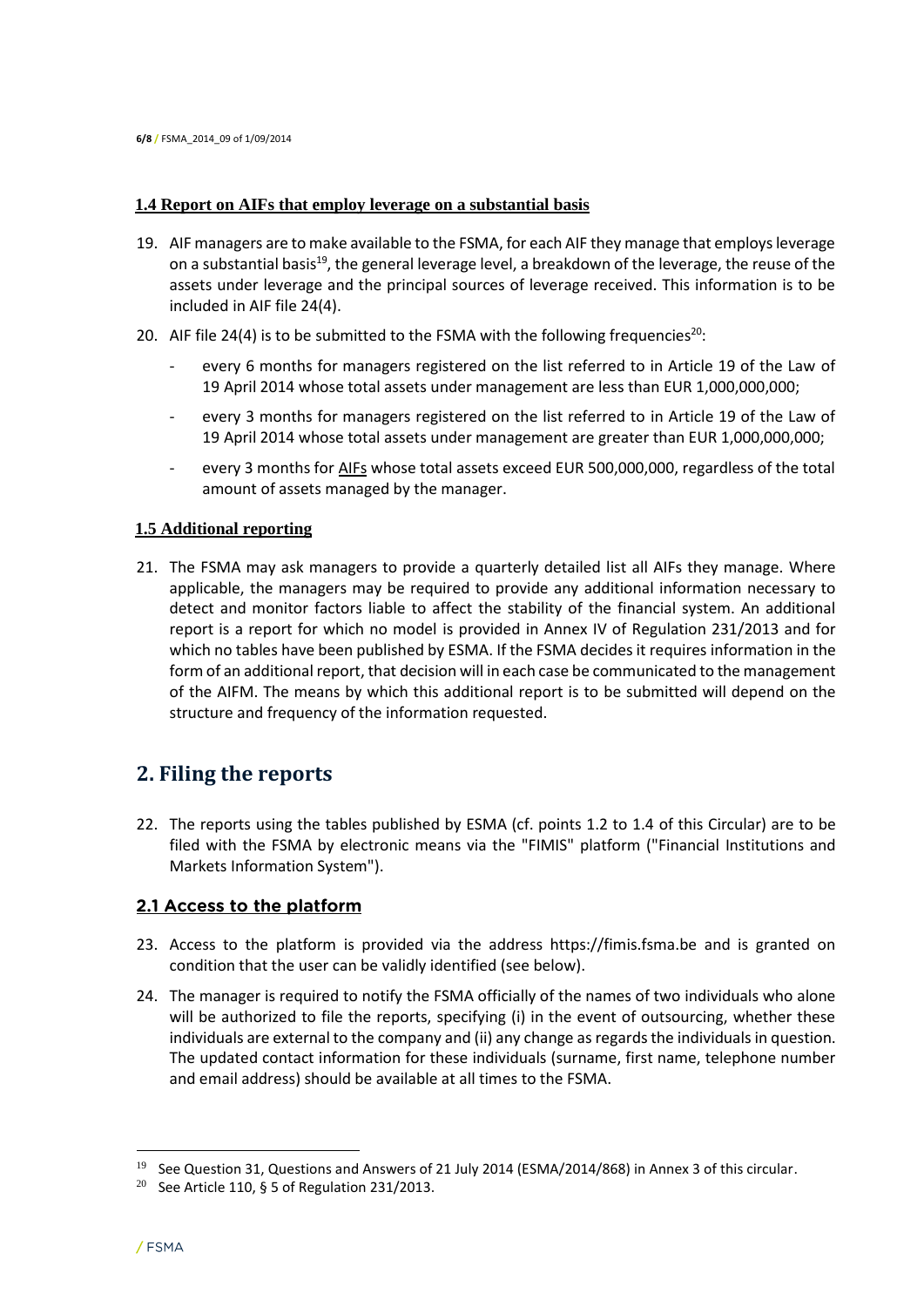#### 2.2 Financial tables

25. The reports required by the FSMA are collected via the following two surveys:

- The AIFM survey: for the report on the AIF manager (AIFM file 24(1));
- The AIF survey(s): for the report on the AIF(s) (AIF files 24(1) and 24(2)) and, where applicable, AIFs that make substantial use of leverage effect (AIF file 24(4)).

#### 2.3 Filing with the FSMA

- 26. The electronic filing of the reports takes place, according to the manager's preference, either via access to the "manual data entry", whereby the data for each reporting table can be entered, or by downloading a standardized XML file in line with the technical protocol. Two examples of such XML files (AIFM & AIF) are provided in Annex 4 to this circular.
- 27. For each report, all the validation tests prepared by ESMA (cf. Annex 4) must be completed.
- 28. Each of the surveys must be closed by the deadlines laid down in this circular, and as soon as the manager deems that it has filed the reports correctly. Where applicable $^{21}$ , a request to reopen the survey, specifying the survey(s) and reporting period(s) in question, should be sent by email to the financial analysts responsible for the manager concerned<sup>22</sup>.
- 29. It goes without saying that the manual which is the object of Annex 5 to this circular will be updated in accordance with the functionalities that will be implemented in FIMIS. The two contact persons responsible for the reports who have access to the platform will be informed by email of any material update to this application
- 30. To gain access to FIMIS, the designated contact persons must have a personal certificate. A personal certificate will be issued to you by an accredited third party.

The following certificates are accepted:

- GlobalSign Personal 3 (for more information, see [http://www.globalsign.be\)](http://www.globalsign.be/);
- Isabel (for more information, see [http://www.isabel.be\)](http://www.isabel.be/); or
- your eID or electronic identity card (for more information, see [http://eid.belgium.be\)](http://eid.belgium.be/).

This certificate is personal, which means that if more than one person from a company is tasked with managing the information in FIMIS, they must each have a certificate.

31. Any managers interested will be informed of the launch of a test period during which the functionalities of downloading XML files or entering data can be tested. Interested managers are invited to let us know by an email to [FiMiS@fsma.be](mailto:FiMiS@fsma.be) specifying the contact details of the individual(s) to be contacted.

<sup>&</sup>lt;sup>21</sup> At the initiative of the manager to update its financial data, or at the FSMA's initiative (where an error in reporting has been identified).

<sup>&</sup>lt;sup>22</sup> Cf. FiMis platform, under the heading "info" of the institution in question ("fin analyst" and "deputy fin analyst" among the "FSMA Contacts").